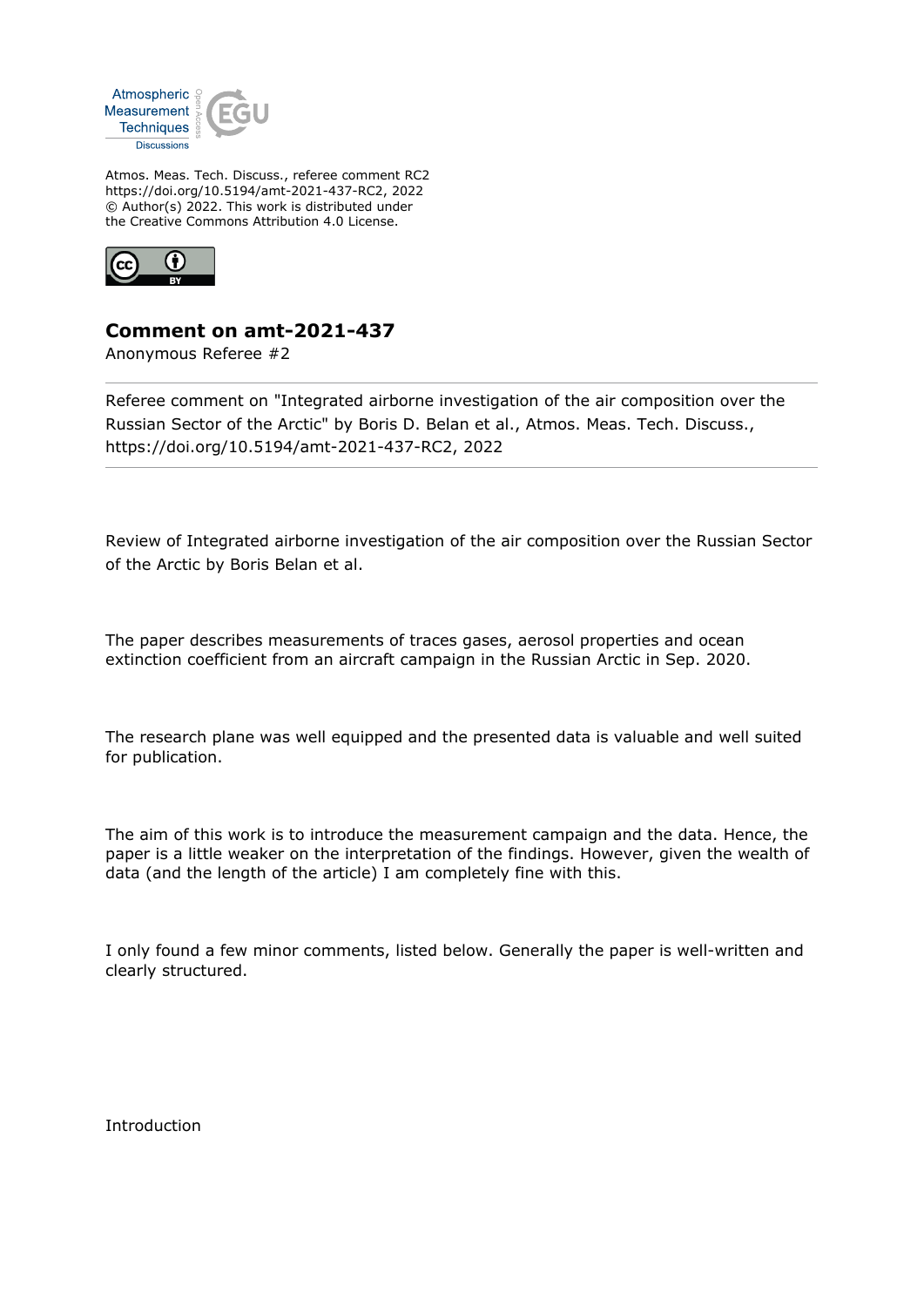Lines 51/52: you may give the keyword "Arctic amplification"

Instrumentation:

This is a well equipped aircraft for relevant measurements. Could you describe in 1 or 2 sentences what is meant by "with good resolution" in line 170? (e.g. sampling time, insecurities …)

Line 265: please write "laser induced fluorescence" to introduce "LIF" at first use

Fig 10: does Karskoye mean Kara Sea? Could you clarify?

Discussion on origin of CH4 line 465 ff: Did you consider that the CH4 may have originated from the ocean? See e.g. here:

https://phys.org/news/2021-03-east-siberian-arctic-ocean-elevated.html

If you had seen higher CH4 over lakes in tundra compared to the Arctic Ocean I would be convinced. Fig 12 (hysplit) is good from a methodologic point of view; however, as the sources of CH4 are the ground (land or sea) I am not sure here, whether your reasoning is complete. – Do you have any idea how in (e.g.) Sabetta region the gradient of CH4 in boundary layer looks like when flying from the tundra towards the ocean?

Line 599: I do not understand the sentence: A relatively small number of samples is caused (or impaired?) …

Fig 19: can we understand the high values over Chukchi Sea?